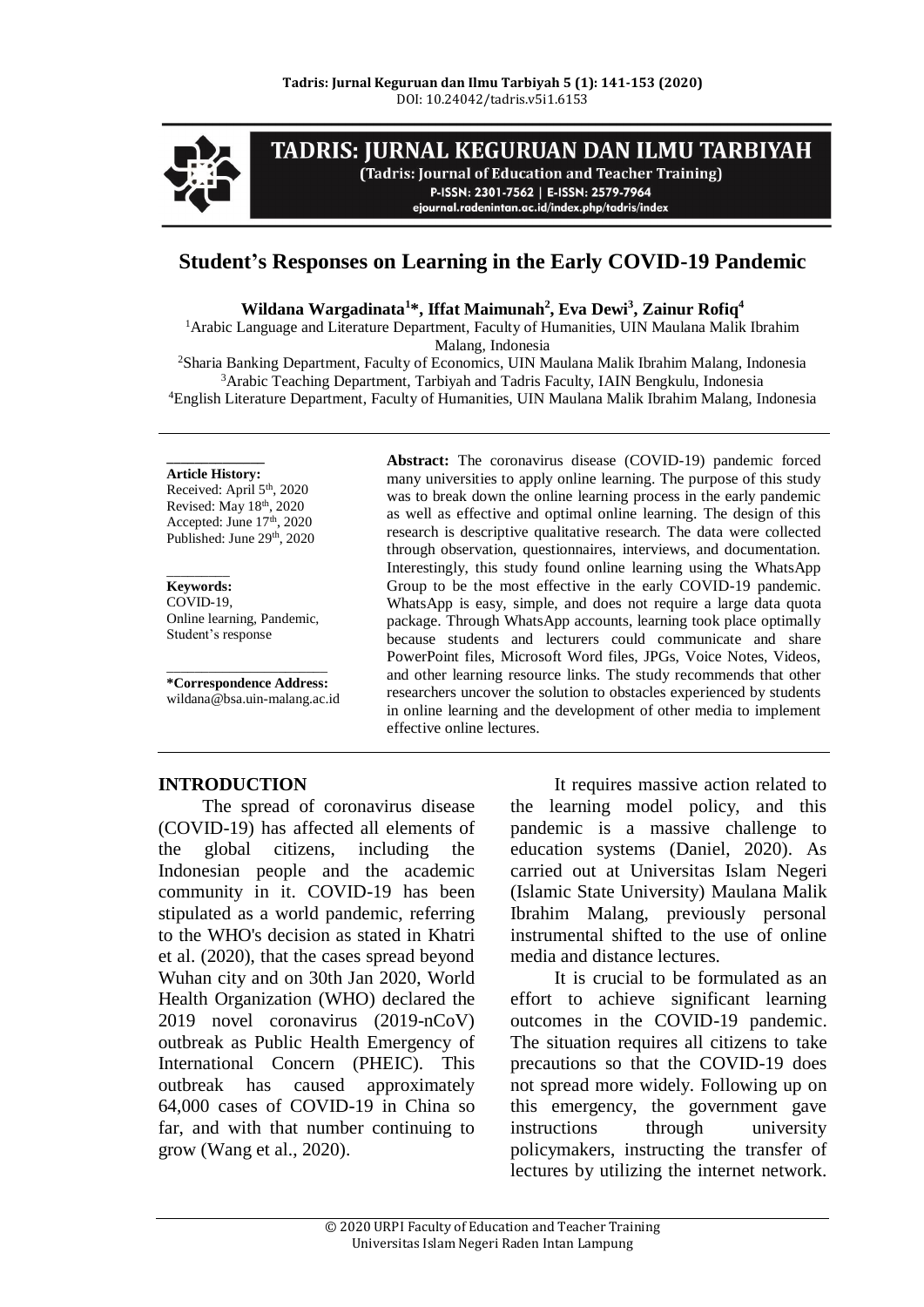It was thought as a solution to break COVID-19 pandemic chain, this is as UNESCO move to support countries in their efforts to mitigate the immediate impact of school closures, particularly for more vulnerable and disadvantaged communities, and to facilitate the continuity of education for all through remote learning (UNESCO, 2020).

In line with that matter, Pusvyta Sari (2015) stated that online learning is an alternative that can be applied in the era of technology and communication that is overgrowing now (Pusvyta Sari, 2015; Putrawangsa & Hasanah, 2018). Furthermore, the COVID-19 pandemic highlights the need to use online models and applications to achieve the learning goals (Schneider & Council, 2020; Verawardina et al., 2020). As a result, innovation in learning is necessary to maintain the development of world education (Verawardina et al., 2020). In line with Wahyudin & Susilana (2011), innovation in learning by online platforms is interpreted as an update or change caused by, among others, efforts to solve the problems faced by a person or group and to solve problems that arise and improve a particular situation or a specific process that occurs in the society.

The possible learning model, along with the state of the pandemic COVID-19, is learning through the network systems, such as e-learning prepared by universities via campus' websites or using online applications (Sintema, 2020). It is an integrated instructional learning design based on a constructivist approach, which is carried out by utilizing online social networks, such as blogs, wikis, photo sharing, video sharing, instant messaging, and social networking sites accessible by students or teachers (Saekhow, 2015). (Suyanto, 2005) added that e-learning is primarily aimed to foster students to be independent at certain times and take responsibility for their learning. Besides, e-learning will allow students to play a more active role in their learning because

it focuses on personalization, which includes the ability to adapt to the level of learners' skills and collecting knowledge resources as mutual support (Suteja et al., 2011). Also, students' adaptive attitude will provide space and flexibility in regulating themselves, which might lead to success and achievement in learning (Susanto, 2006).

So far, the study of e-learning tends to discuss learning models based on three perspectives. First, studies examining the issue of online learning as new learning media systems encourage the implementation of more effective learning. Online learning media is likely to realize more satisfying services to students (Putranti, 2013). Lister (2014) shared similar thoughts that online learning involves choosing components that help improve student learning and allow students to engage with the content. The research shows that there are four primary considerations in designing online learning; 1) learning structure, 2) content presentation, 3) collaboration and interaction, and 4) timely feedback.

Second, the study of online learning to provide convenience for learners in accessing learning material. The level of need for internet use encourages the development of learning materials that are developed based on subjects and leads to the creation of the final product in the form of e-material (Ibrahim & Febriani, 2018). A study conducted by L. Y. Li & Tsai, (2017), Taiwan, shows that in online learning, students tend to access learning material in the form of lecture slides, video lectures, joint assignments, and forum messages. Students with different goals, motivations, and preferences can exhibit different behaviors when accessing this material. These behavioral differences can further affect their learning performance. From these studies show that; first, students see learning material related to lectures in their classrooms (e.g., slide lectures and video lectures) longer and more frequently than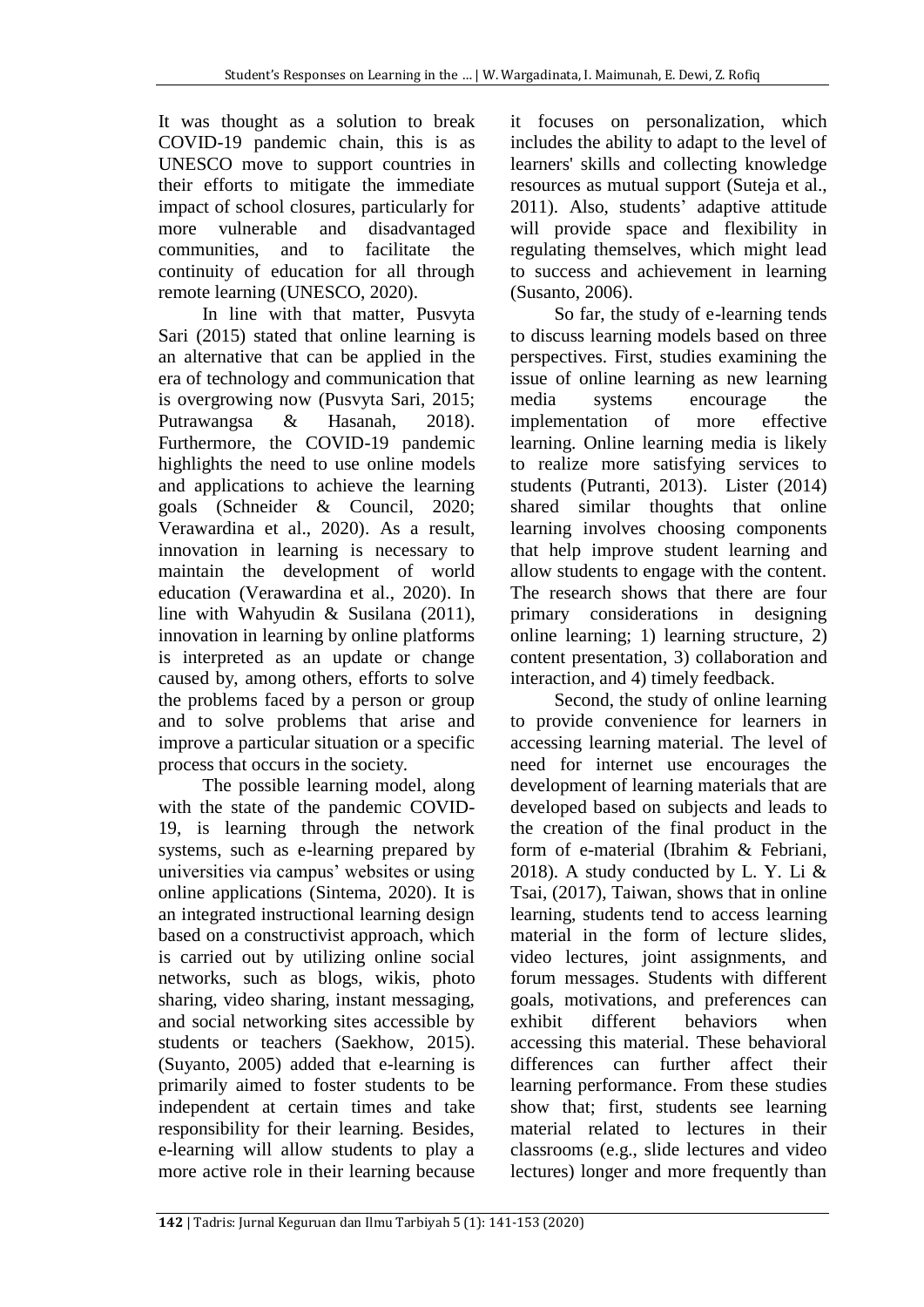other learning materials (e.g., joint assignments and sending messages). Second, although students spend much time looking at online learning materials, most do not use analytical tools.

Third, studies that pay attention to the issue that online learning is a complement that combines some of the best aspects of conventional learning (face-to-face) and online information and communication technology-based learning. Therefore, this learning model equips students with knowledge about how to provide practical and realistic opportunities, which is in line with the form of Blended Learning (Prayitno, 2015). Given the development of technology and communication, online learning trends are increasing day by day, by not leaving the discussion room face to face. Blended learning is a combination of online and offline learning that supports deep and meaningful learning without leaving the values of traditional higher education institutions (Abd. Syakur et al., 2020). It thus will potentially increase the effectiveness and efficiency of learning experiences (Garrison & Kanuka, 2004) with advanced technology (Graham, 2006; Ichsan et al., 2020).

From the three trends, it appears that online learning has been structured as a learning media combining conventional learning with information and communication technology. It becomes an urgent need in the course of the COVID-19 pandemic, which afflicts the archipelago. For this reason, it needs to be prepared as well as possible so that the expected learning outcomes can be achieved.

The purpose of this paper is to fill the gap of the existing studies that tend to place the development of online learning models as perfect matters and not held by many teachers. Moreover, this research, in contrast to the previous studies, emphasizes online learning as an effort that should be prepared in such a way, especially amid technological and

communication developments with which generation Z or native digital generation seems to be familiar. Accordingly, two questions are formulated as follows; 1) how does the online learning process in the COVID-19 pandemic take place and what are the determinants of the implementation of online learning? and 2) how can the online learning model be more productive and more optimal be formulated?

This paper is based on the argument that online learning cannot only take place under the situation of the COVID-19 pandemic, but it is an alternative and innovative learning model that must be well prepared, from the system, technical and material aspects. The availability of various aspects of online learning will be able to show significant learning outcomes. Online learning will also be able to realize a learning approach based on self-regulated learning, as the times demand that every student be able to be independent and innovate in the learning process.

# **METHOD**

The online learning is a policy set by the Chancellor of Islamic State University of Maulana Malik Ibrahim Malang (UIN Maulana Malik Ibrahim Malang), addressing efforts to prevent COVID-19. This online learning model is an effort to break the chain of COVID-19 by implementing social distancing and distance system lectures using the internet network.

This research is a qualitative descriptive study. The data used in this paper was obtained through observation, questionnaires distributed via Google forms, online interviews through social media, and documentation. Observations were made on the policy of lecturing activities that switched to online learning systems; questionnaires were distributed to determine students' responses to learning systems that run online the impact of the spread of COVID-19,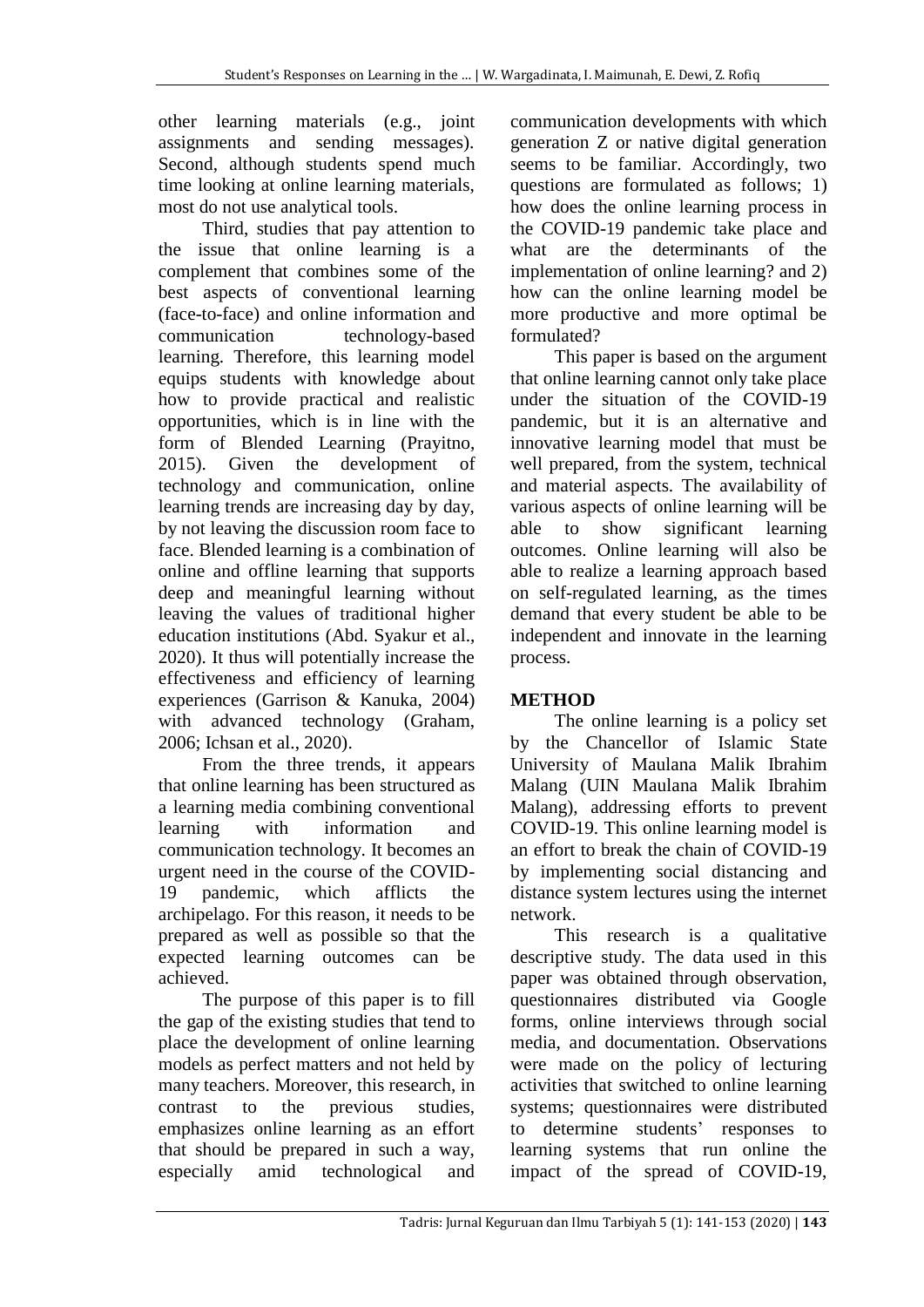interviews were conducted with informants selected based on constructive responses and opinions related to online learning systems.

The data obtained through questionnaires is done by distributing questionnaires in the Google form application and distributed through social media networks that contain questions that include the online learning conditions, media, applications used in online learning, and its effectiveness. The questionnaire was distributed randomly to students across departments, study programs, and across batches. From the distribution of questionnaires that came in, there were 225 respondents. The interviews were conducted to find out more in-depth information related to the ongoing online learning process. Informants were interviewed as many as

16 people. The questions consist of the issues surrounding the online learning model during the COVID-19 pandemic. At the same time, the study employs a documentation technique of policy products related to the online learning system amid the COVID-19 worldwide outbreak.

The data were analyzed through the processes of 1) data regrouping by their respective themes, 2) description carried out to find patterns and data trends, and 3) interpretations aimed at understanding the meaning of the informants' statements. The reduced data is then thematically displayed in the pictorial form and interview excerpts. In the final stage, data verification is carried out to give birth to a deep and comprehensive understanding of the data.

| Approach                  | <b>Method</b>           | <b>Data Collection</b><br>Technique                                                   | Technique for<br><b>Analysis Data</b>                                             |
|---------------------------|-------------------------|---------------------------------------------------------------------------------------|-----------------------------------------------------------------------------------|
| • Qualitative<br>Approach | • Descriptive<br>Method | • Observation<br>• Questionnaires<br>• Online<br><b>Interviews</b><br>• Documentation | $\bullet$ Data<br>Regrouping<br>• Description<br>Carried Out<br>• Interpretations |

**Figure 1.** Research Method

### **RESULT AND DISCUSSION**

Learning is alternative learning that is simultaneously carried out in anticipation of the COVID-19 pandemic. Online learning appears as an answer to situations and conditions that disallow the learning process to run in a regular business.

This assertion was taken as a step on a joint commitment that the lecture process that runs within one semester should not be chaotic or even stopped due to the COVID-19. The learning process in the even semester of the academic year 2019-2020 must continue to run with an approach in line with the health protocol policy.

The social distancing and physical distancing policy cannot force the process of teaching and learning to run face to face or meet each other in a lecture room. The effectiveness of this social distancing policy will be realized if the lecture process is carried out with a distance lecture system and, of course, using online platforms. Online learning is the only way that can be taken to support the success of social distancing and as a significant effort towards the success of the teaching and learning process at UIN Maulana Malik Ibrahim Malang in the global COVID-19 pandemic.

Some literature highlight the rapid development of information technology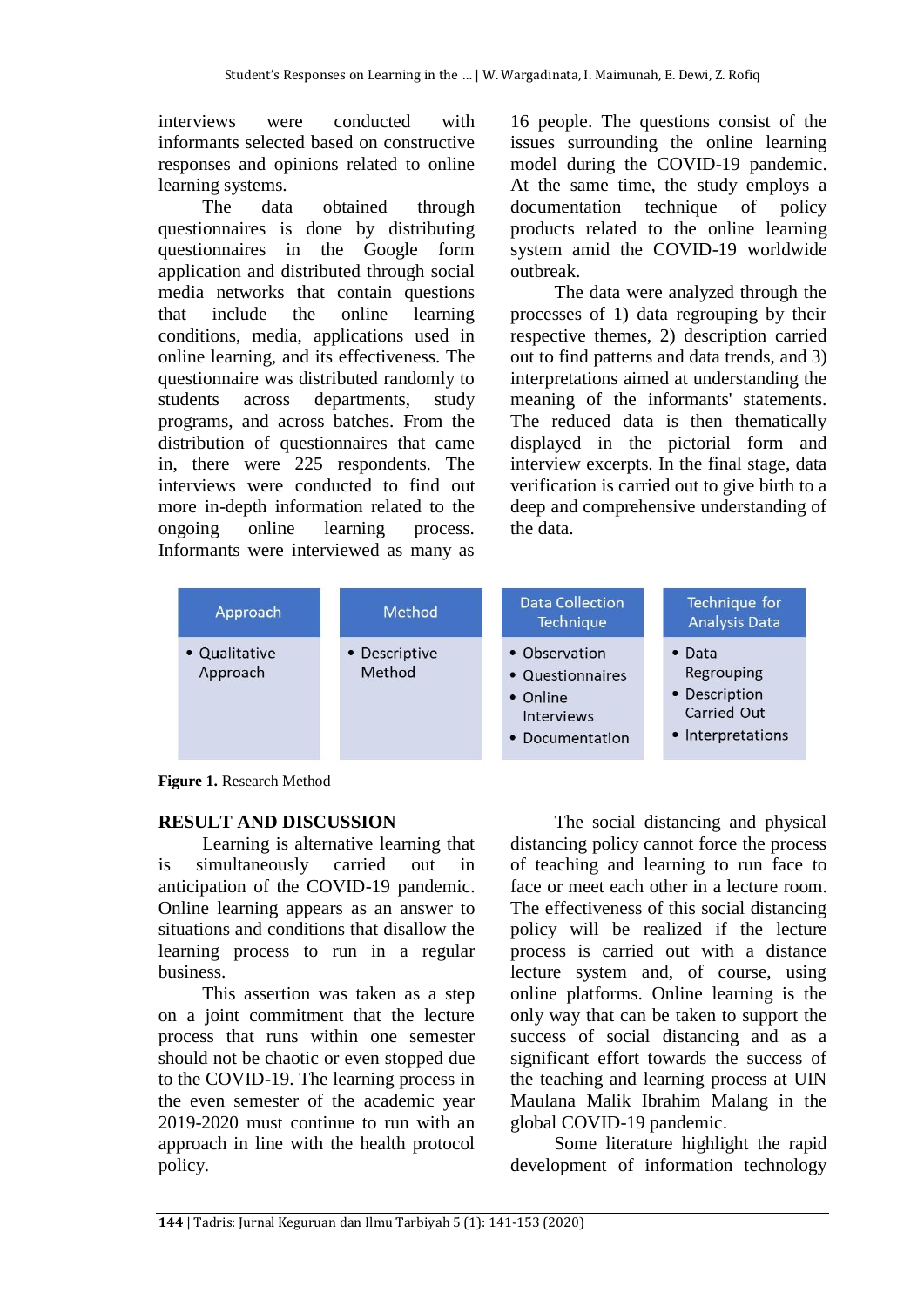and changes in social and political situations around the world brings new challenges to schools (Lubis, 2016) and also generally for all educational institutions at various levels, including Universities. Online learning has used various terminology. Commonly used terms include e-Learning, internet learning, distributed learning, networked learning, virtual learning, computerassisted learning, web-based learning, and distance learning (Anderson, 2008). In the literature, many definitions reflect the diversity of practices and technologies related to online learning. For example, some researchers define online learning as educational material presented on a computer, and others define online instruction as an innovative approach to conveying instructions to a remote audience, using the Web as a medium (Anderson, 2008; Daǧ & Geçer, 2009).

The online learning model run by the campus academic community of Islamic State University of Maulana Malik Ibrahim Malang is diverse. Although the campus itself has facilitated all lecturers and students an e-Learning application that can be accessed through the SIAKAD online university website, in practice, there is a diversity of models and applications used in online learning. The data of the online learning process at UIN Maulana Malik Ibrahim Malang show the use of various applications, such as WhatsApp Group (WA Group), e-Learning, Zoom Cloud Application, Google Classroom, Google Meeting, Edmodo, YouTube Live Streaming, Facebook Live Streaming, Instagram and HangsOut. All of these online learning media and applications are technologies that support teaching and learning through computers and web technology. These media allow communication between lecturers and students in conducting lectures, in addition to quoting Wani's statement that such online learning can bridge the gap between a teacher and a

student in two different geographical locations (Wani, 2013).

Over time, in its development, online learning not only involves the presentation and delivery of material using the Web but also involves students who use the Internet to access learning materials, interact with content, instructors, and other students (Jones & Sharma, 2020). Besides, it involves a learning process that must get support for students to acquire and build knowledge and grow from learning experiences (Anderson, 2008; Daǧ & Geçer, 2009). In other words, it can be said that online learning can be defined as an approach to the learning and teaching process that utilizes the acquisition and use of knowledge in the context of education using the internet and communication technology in collaboration.

The online learning process that is run in the academic community of Islamic State University Maulana Malik Ibrahim Malang (UIN Maulana Malik Ibrahim Malang) is expected to be able to present learning as in the classroom, but through a network system (online). Irawan et al. (2015) emphasized that online learning can be used as an appropriate design in developing better learning methods, given the level of flexibility, scalability, and functionality that facilitates teaching and learning activities can be done anywhere and anytime (Irawan et al., 2015). In line with that, online learning methods have increasingly developed and set to shift conventional learning (face to face). In the industrial revolution 4.0 era, where IoT (Internet of Things) plays a vital role in all aspects, the world of education today must begin to follow these developments, which offer many benefits, including its distance and time constraintfree (Pangondian et al., 2019). Especially in the current pandemic, a meeting between lecturers and students is not possible. So online learning can be a breakthrough and a very appropriate policy to run at this time. Both lecturers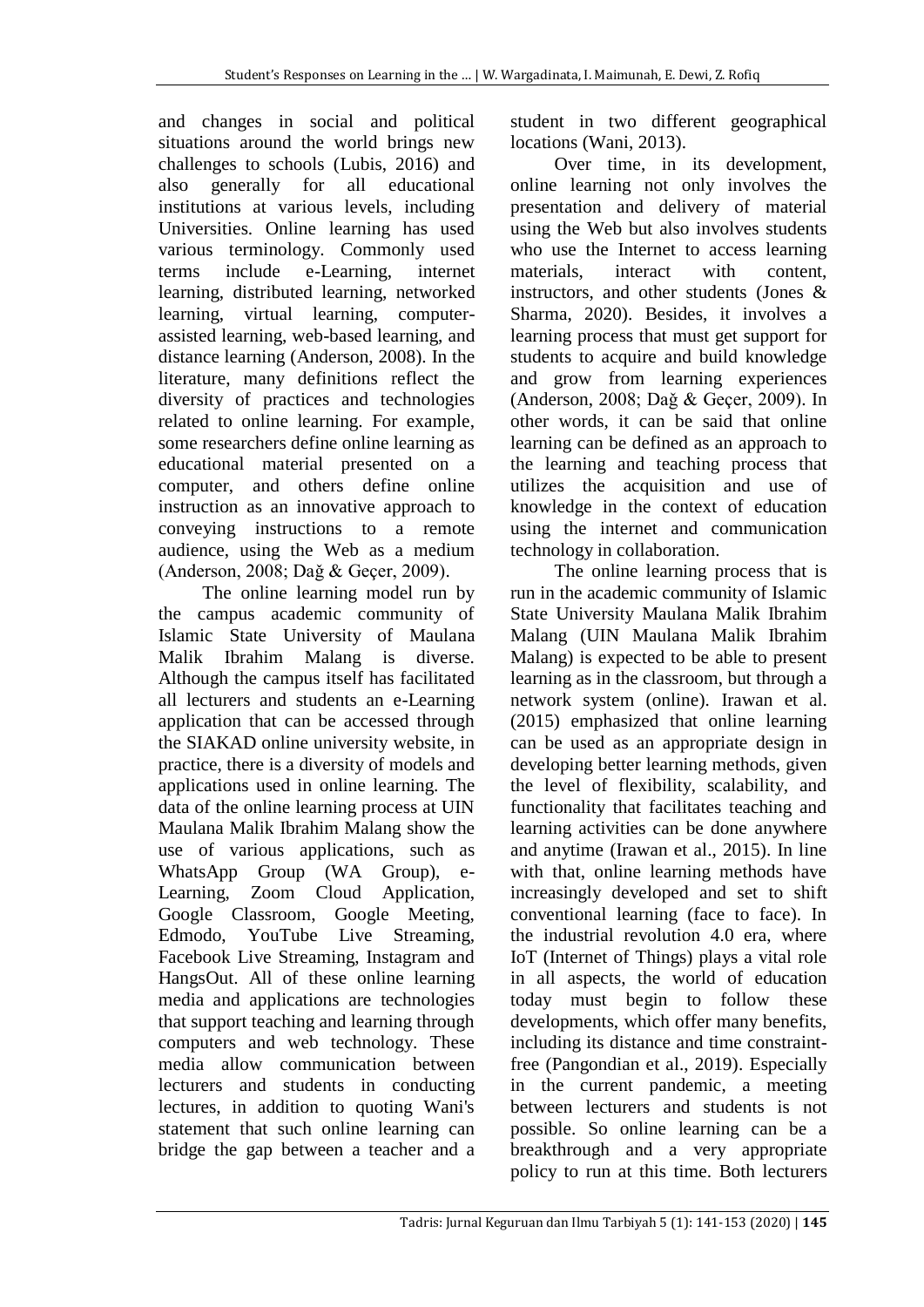and students may flexibly customize the scheduled-lecture time and share agreements on some technical matters.

Among the use of online applications that are utilized in online learning has brought amazing results that are seen from a series of processes described by several respondents. That although it seems very urgent and sudden, along with the spread of the COVID-19, learning can take place well. Considering that lectures are still running in half the semester, so there is still halfway to go by every lecturer and student, so online learning is a solution in dealing with the current pandemic. Following the circular and decisions submitted massively both by ministries and leaders of higher education, swiftly and eagerly, the transfer of online learning is carried out simultaneously. Each lecturer, student, and IT team, who directly intersects with online learning control devices, gives a clear indication that online learning becomes a new trend. Chat topics in various social media networks buzzing around online learning issues become very challenging and very interesting. It relates to the work from home movement and study from home as an effort to succeed in social distancing. In many ways, Anderson (2008) revealed that learning and teaching online is somewhat similar to teaching and learning in other formal educational contexts. In essence, it must assess the needs of learners, negotiate or determine content, and organize and evaluate learning activities. The pervasive effect of online media, however, creates a unique environment for teaching and learning. The most exciting feature of this context is the capacity to change the time and place of educational interactions (Anderson, 2008). However, online learning raises other challenges related to the userfriendliness interface; the technology to support online instruction, support, and compensation needed for high-quality instructors, and the needs of online

students (Kim & Bonk, 2006). Nguyen (2015) asserted that many researchers and educators were interested in online learning to improve student learning outcomes, considering online learning to be more effective than traditional face-toface format. Furthermore, online learning will be successful if it focuses on aspects of the presentation of learning content and learning tools, which are the most critical factors that affect student academic achievement (Daǧ & Geçer, 2009).

### **The Factors that Determine Online Learning in the COVID-19 Pandemic**

Educational institutions should support the government policies in dealing with circumstances and situations due to the COVID-19 pandemic, which leaves them no more choice but to take online application-based learning so that this global policy has led all educational institutions to implement learning with an online system, including the UIN Maulana Malik Ibrahim Malang campus. So the regulatory factor from the rector is the most important in realizing online learning. After experiencing significant development, the chancellor issued a circular letter for chancellor Number 1286 of 2020, regarding the Extension of the Sterilization Period of the campus in the Context of Anticipating Measures to Prevent the Spread of the COVID-19 in the campus environment academic year 2019-2020 is fully implemented in the network system (online).

There are many decision letters issued concerning online learning. Likewise, campus sterilization forces lecturers and students, like it or not, and they must do online lectures. Along with the online learning decision, the university community also tried to prepare the availability of Wi-Fi signals and internet data quota packages. Becoming indispensable in implementing online learning is preparing online tools and applications that can be easily accessed by lecturers and students.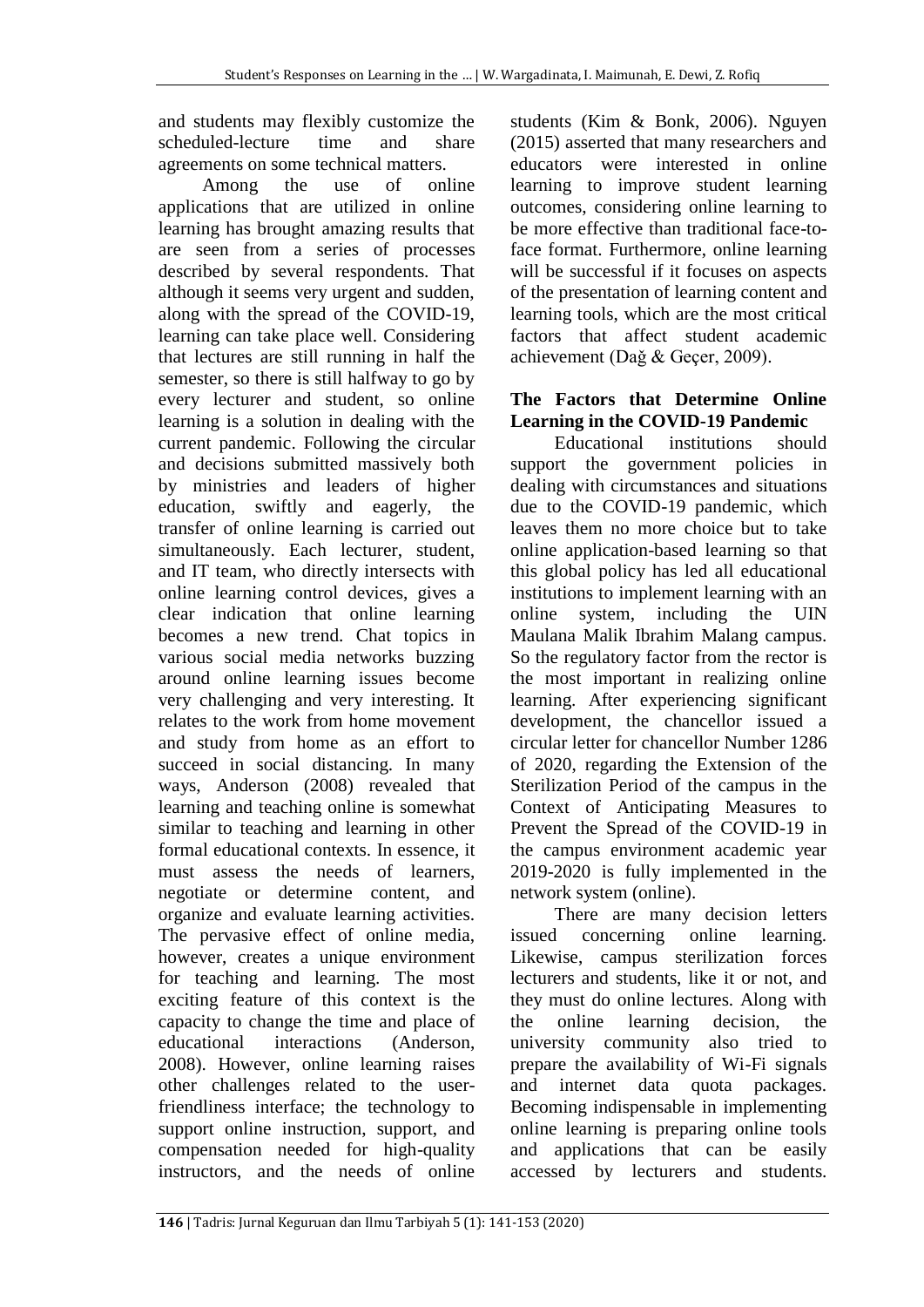Recalling, when the chancellor issued a sterile campus circular, all students returned to their homes and regions.

Based on the interview results, several respondents stated that the constraints in implementing online learning were the availability of wifi and data pulse quota packages for each student who was economically and financially limited or those in geographical locations with weak internet signals. Can be imagined if there are 8 (eight) courses and all with an online system, with different media and applications, then how many data quota packages are needed? The limitations of wifi and pulse data are other factors that must be considered in implementing online learning. In this case, the efforts of the campus IT team sought to find a breakthrough from sponsors from both the Vendors to offer 30 GB toll-free offers and services for this online learning activity. Students often complain about limited data packages, free facilities from vendors are also limited to official campus sites, even though many lecturers use other applications that are not accommodated by free facilities from the vendors

From the campus through Center for Information Technology and Data Base (PTIPD) continues to try to provide solutions to various obstacles related to this online lecture, one of which is PTIPD has succeeded in implementing efficient teleconference technology, accessible via laptop or smartphone, and the most convenient one is without having to have an account, just visit the page: https://vmeet.uin-malang.ac.id.

This technology is useful for learning activities, work coordination, or various other activities. Vmeet UIN Malang may also be used by the public, for instance, RT coordination, mosque officer meetings, and even family gatherings. Transaction data is encrypted and not stored on the campus's server, so user data remains safe. Vmeet is a

breakthrough that was successfully launched by the PTIPD team in dealing with the current situation of the COVID-19 pandemic, as a proud and beneficial effort and initiative for residents of campus and the general public.

Literacy level and the student's ability to access online learning are the next factors that are very important in determining the online learning process. The ability of individuals to access online learning media is a significant factor in online learning's success. Studies conducted by researchers show that the majority of students in this era are not the generation who are stuttering technological sophistication. Students' ability to access technological and communication sophistication is a must and a vital need in their study trips. Thus, the enactment of online learning in all circumstances must be prepared to be obeyed and implemented. In other words, the use of information technology in tertiary institutions is closely related to the students' study process and can improve their learning quality. With the ease of internet access, students can quickly get information from online sites (Pibriana & Ricoida, 2017).

In line with this, Sohibun stated that interactive learning media was developed and could be accessed through many devices. However, it has not been widely used by lecturers and students, based on the results of a survey conducted only 14.3 % of the lecturers who use e-learning (Sohibun & Ade, 2017). However, instead, the use of social media among young people is so great, as confirmed by Irwandani that the development of internet users in Indonesia is very rapid. In the past five years, the number of internet users has increased by 43 %. By the end of 2015, internet users in Indonesia had reached 88.1 million. As many as 90 % of internet users are social media users. Based on statistical reports, there are around 92 % of social media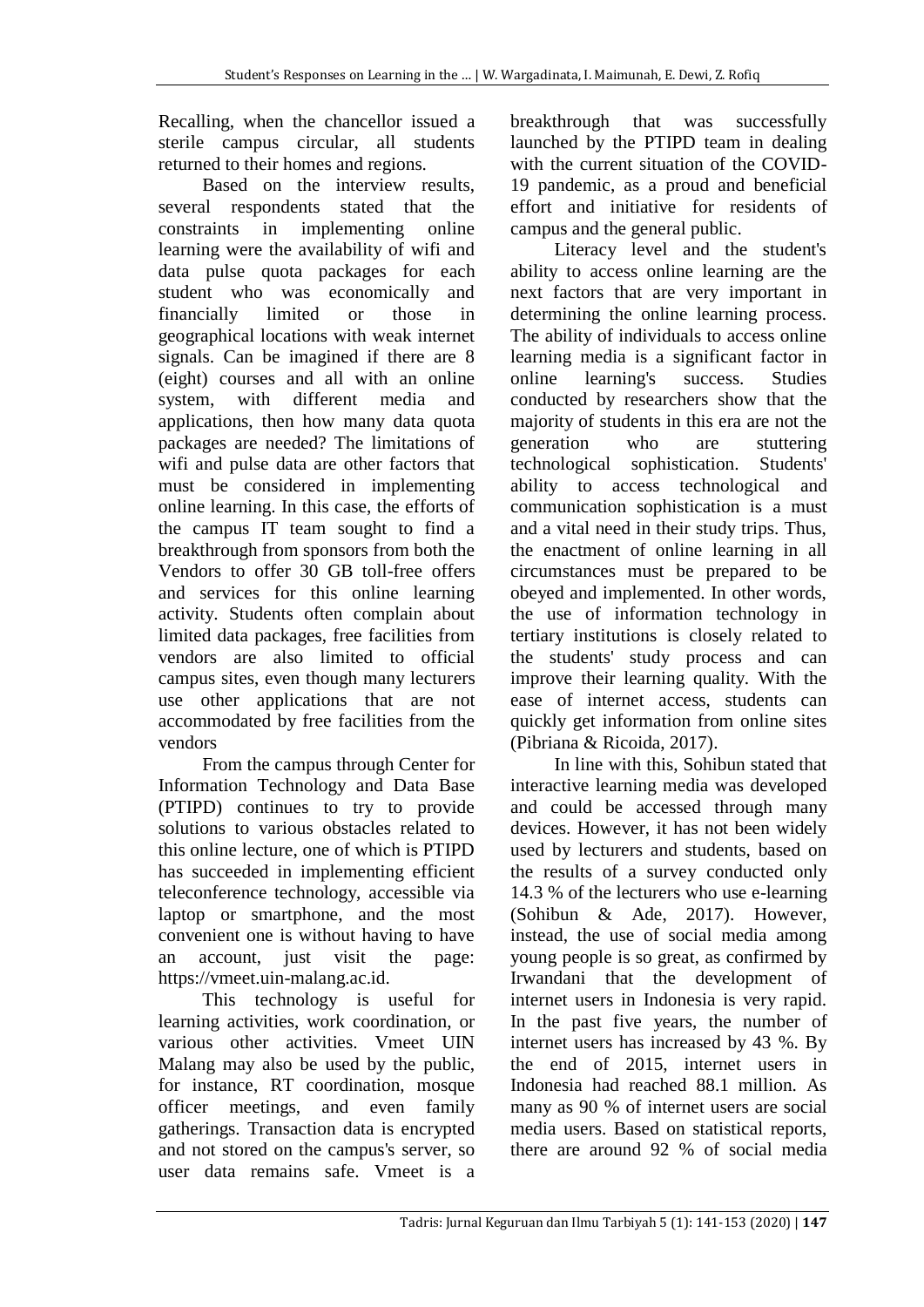users aged between 13-39 years (Irwandani, 2016).

#### **Effective Online Learning in the early COVID-19 Pandemic**

The online learning model that runs during the COVID-19 pandemic does not merely equip students with knowledge alone, as they have been doing in face-toface lectures in lecture rooms. However, online learning provides more experience will be the importance of the learning process that balances the development of the times and technology based on the ability of self-regulation, which is undoubtedly owned by every student. To this end, online learning is carried out by utilizing various online applications that can be easily accessed by students. The questionnaire data and student responses show that some applications used in online learning can be classified based on the use of applications and online learning media. The following are mentioned in sequence according to the highest percentage level of the effectiveness of online learning that runs, namely by using; WhatsApp Group, e-Learning, Zoom Application, Google Classroom, and the combination of two online applications and can be seen in the Table 1.

**Table 1.** Effective Online Learning Models

Based on Table 1, it can be seen that online learning using WA Group is very effective in the COVID-19 pandemic. The results of interviews and surveys show that WhatsApp (WA) is a familiar social media, which is undoubtedly used by all lecturers and students. Besides, it is effortless, straightforward, and there is no need for a large data quota package when

activated. Through this WhatsApp account, it is easy to create groups as some of the lecturers have formed the WA Group for the courses they support. Enabling the WA Group in online learning is a very appropriate step in the global COVID-19 pandemic. Based on responses and reasons from respondents that online learning through WA Group, communication and interaction can run quickly and very lightly without any pauses due to the network being too long. Learning through WA Group can also run quickly and efficiently because through this WA account, both lecturers and students can deliver lecture material through sending PPT files, Microsoft Word files, PDF files, recording material in the form of Voice Notes, Videos, and YouTube videos or other online learning resources. Through this WA Group, feedback and review and evaluation of lecture material can also be conveyed, so there are no obstacles and obstacles for anyone to carry out the scientific discussion and sharing activities related to lecture material.

Online learning will also be more effective if it is carried out by utilizing the e-Learning system (SIAKAD). In the online program of campus, an e-Learning program has been prepared. E-Learning is also one of the programs that support and strengthen online learning. Based on the acknowledgment conveyed by respondents that e-Learning UIN Maulana Malik Ibrahim Malang is easy to use because everything has been explained in the academic manuals. Also, learning with the e-Learning program is useful because it is equipped with a chat feature for group discussion that makes it easy for lecturers to communicate with students in terms of assignment collection and task. After all, there are already columns for assignment collection according to their courses and majors, which is accompanied by a column for comments and reviews of the work done.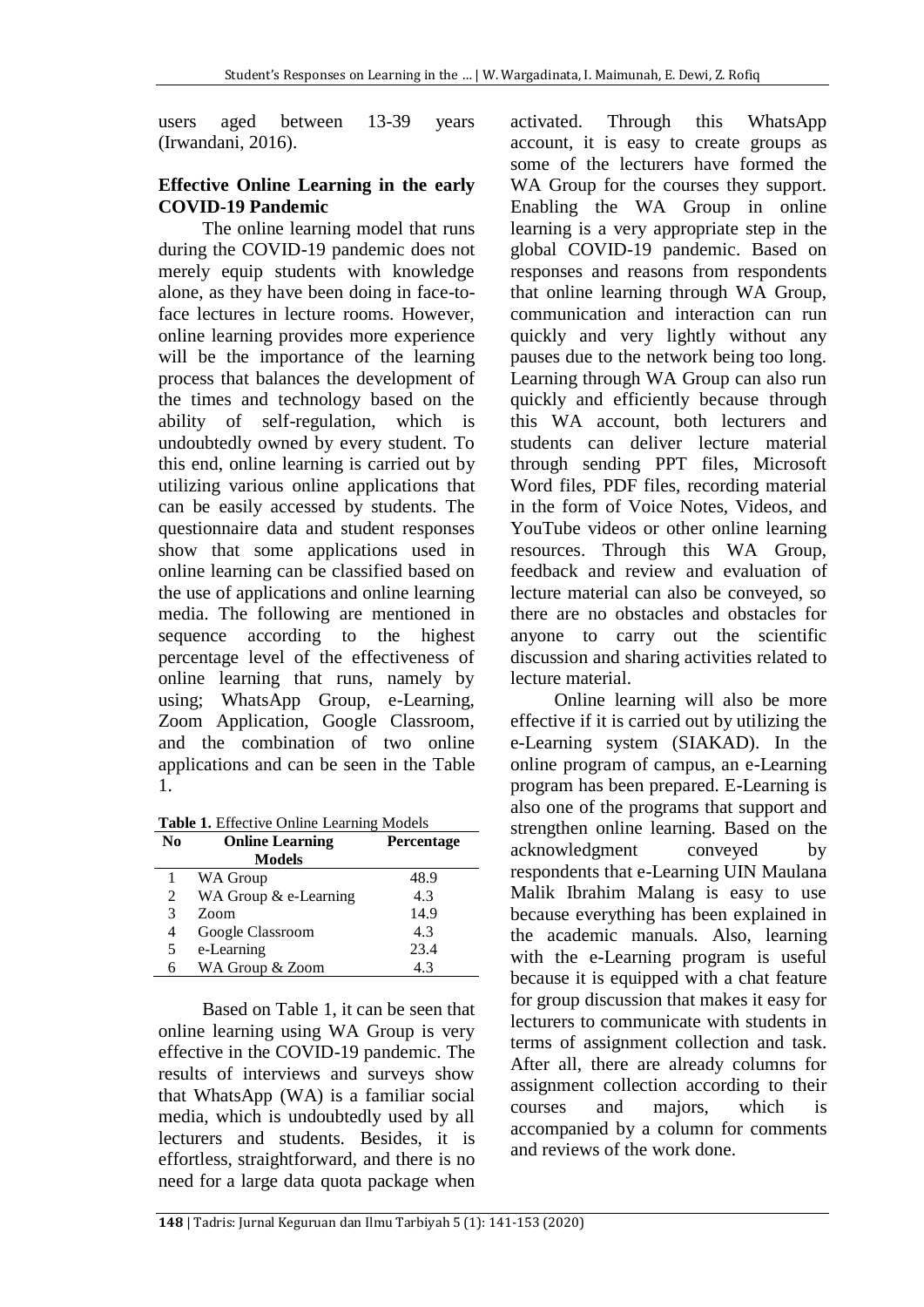What is more, for the use of e-Learning, UIN Maulana Malik Ibrahim has provided a free internet quota package to access it. Regarding the use of both online learning applications, survey results and interviews also confirm that online learning will be more effective if both applications (WA Group & e-Learning) can be functioned more optimally. WA Group for communication of the learning process and e-Learning as an application for the collection of assignments that must be uploaded by students.

In addition to the two online applications above, of course, the diversity of other online learning applications also participates in coloring the learning model, each of which has a different level of effectiveness. All of these can be alternative models of online learning connected with the global COVID-19 pandemic. Specifically, the zoom cloud meeting application, one of the applications that can be used when learning is to be held by prioritizing audiovisual. As recognized by respondents that learning by using the zoom application is like making a video call with a group. So by starting to spread the link, making agreements with all the participants in the lecture, learning with the zoom application can take place such as face-to-face meetings, presenting and delivering feedback, and review by speaking directly and can be witnessed and listened together like a teleconference. It is just that learning with this zoom application requires a more significant data quota package when compared to the WA Group or e-Learning applications that are usually supported by universities.

Based on the online learning model with the diversity of applications and media used, the essence has shown that online learning that has prepared content as a source of learning is certainly very supportive of independent learning and good habits for learning. With an online

learning system, the most important role lies in the learner. The presence of an online learning system is expected to increase the intensity of independent learning (Suteja et al., 2011) forming constructive thought patterns among students (Reinhardt, 2019). It is in line with the theory of self-regulated learning, which emphasizes that independent learning is regulated as the ability of students to be independently and proactively involved in the process of motivating themselves and behaviors that increase the achievement of goals (Mandusic & Blaskovic, 2015; Zimmerman, 2011). Thus, one way to help achieve goals that lead to success in online-based independent learning studies can be developed pedagogical frameworks using online social media (V. Li, 2017), based on the level of interactivity made possible by social media tools. In this independent learning, there are levels including 1) personal information management, 2) social interaction and collaboration, and 3) aggregation and information management (Abidah et al., 2020; Dabbagh & Kitsantas, 2012; Reinhardt, 2019; Zimmerman et al., 1992). In addition to the affordability of social media, it has a feature that can be activated by the user "to activate the degree of interaction and sharing needed for learning" (Dabbagh & Kitsantas, 2012). Thus, the online learning model by utilizing existing facilities in the hands of all lecturers and students can lead to self-learning and can be quickly done by students (Suherdi, n.d.) which in the end, the shared ideals to realize success in the teaching and learning process can be achieved.

# **CONCLUSION**

During the early COVID-19 pandemic in mid-March 2020, various applications were used by UIN Maulana Malik Ibrahim Malang's academics in conducting online learning. Online learning using WhatsApp is beneficial for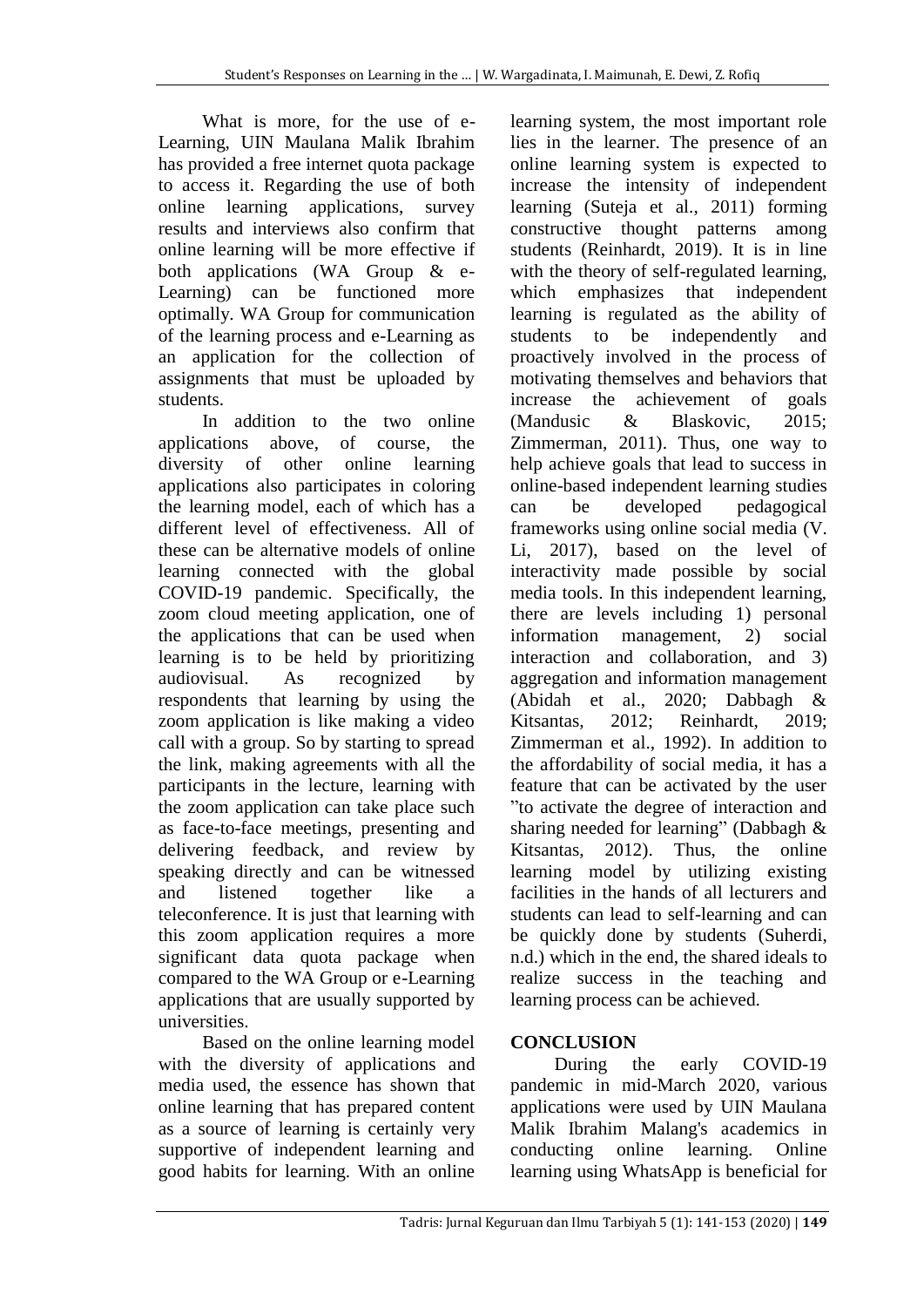learning in the current situation. That is because the WhatsApp application is a familiar social media, used by all lecturers and students, besides using WhatsApp, it is also easy, simple and does not require a large data quota package. Through a WhatsApp account, learning takes place more optimally because students can communicate and share PPt files, Microsoft Word files, JPG, Voice Notes, Video, and other learning resource link sharing.

Regulatory factors from the rector are the most critical factors in realizing online learning. The availability of wifi and data pulse quota packages is a determining factor for the continuity of online learning. However, in practice, it is also found that there is limited internet access for each student either due to geographical location that is difficult to reach internet signals or also financially for purchasing quota packages. The next most crucial factor in determining the online learning process is the level of literacy and the ability of students to access online learning.

This research was carried out in the initial phase of the COVID-19 outbreak. In the next phase, there was very rapid development. The study recommends that other researchers uncover the resolution of obstacles experienced by students when learning online when the COVID-19 emergency response period and the development of the use of other media in the implementation of online lectures that are better and more effective.

# **REFERENCES**

Abd. Syakur, Sugirin, & Widiarni. (2020). The effectiveness of english learning media through google classroom in higher education. *Britain International of Linguistics Arts and Education (BIoLAE) Journal*, *2*(1), 475–483.

https://doi.org/10.33258/biolae.v2i1. 218

Abidah, A., Hidaayatullaah, H. N.,

Simamora, R. M., Fehabutar, D., & Mutakinati, L. (2020). The Impact of Covid-19 to Indonesian Education and Its Relation to the Philosophy of "Merdeka Belajar." *Studies in Philosophy of Science and Education*, *1*(1), 38–49. https://doi.org/10.46627/sipose.v1i1. 9

- Anderson, T. (2008). Teaching in an Online Learning Context. *Theory and Practice of Online Learning*.
- Dabbagh, N., & Kitsantas, A. (2012). Personal Learning Environments, social media, and self-regulated learning: A natural formula for connecting formal and informal learning. *Internet and Higher Education*, *15*, 3–8. https://doi.org/10.1016/j.iheduc.2011 .06.002
- Daǧ, F., & Geçer, A. (2009). Relations between online learning and learning styles. *Procedia - Social and Behavioral Sciences*. https://doi.org/10.1016/j.sbspro.2009 .01.155
- Daniel, S. J. (2020). Education and the COVID-19 pandemic. *Prospects*, *April*. https://doi.org/10.1007/s11125-020- 09464-3
- Garrison, D. R., & Kanuka, H. (2004). Blended learning: Uncovering its transformative potential in higher education. *Internet and Higher Education*, *7*, 95–105. https://doi.org/10.1016/j.iheduc.2004 .02.001
- Graham, C. R. (2006). Blended learning systems: Definition, current trends, and future directions. In *Handbook of blended learning: Global perspectives, local designs*.
- Ibrahim, D. S. M., & Febriani, Y. (2018). Pengembangan E-Materi Berbasis Mata Kuliah Pada Pembelajaran Jarak Jauh (E-Learning). *Jurnal DIDIKA: Wahana Ilmiah Pendidikan Dasar*, 4(2), 1.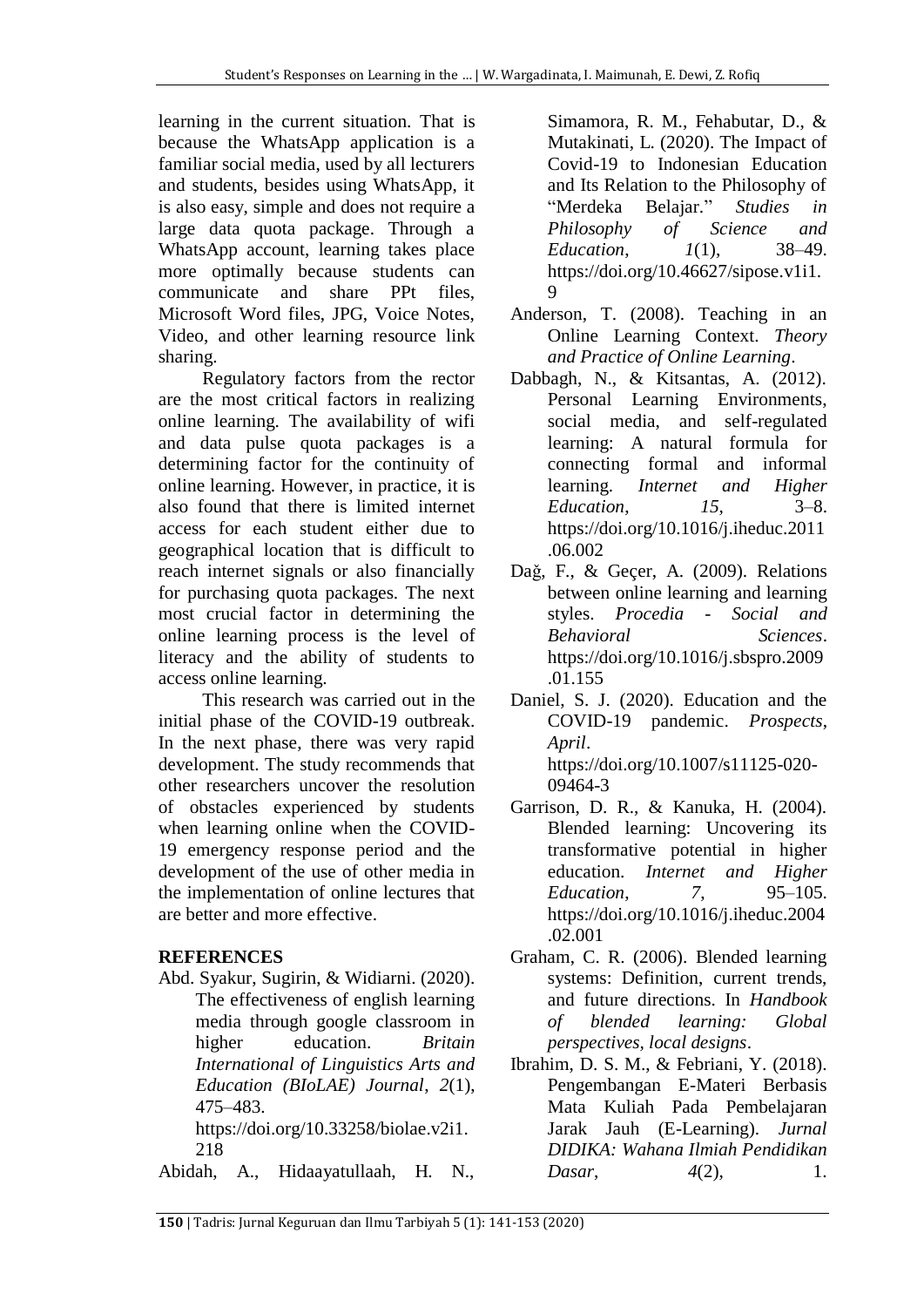https://doi.org/10.29408/didika.v4i2. 1170

- Ichsan, I. Z., Rahmayanti, H., Purwanto, A., Sigit, D. V., Singh, C. K. S., & Udhaya Mohan Babu, R. (2020). HOTS-AEP-COVID-19: Students knowledge and digital worksheet of ILMIZI environmental learning model. *International Journal of Advanced Science and Technology*, *29*(6), 5231–5241.
- Irawan, Y., Susanti, N., & Triyanto, W. A. (2015). Analisa perancangan sistem pembelajaran online (E-Learning) pada SMK Mambaul Falah Kudus. *Simetris : Jurnal Teknik Mesin, Elektro Dan Ilmu Komputer*, *6*(2). https://doi.org/10.24176/simet.v6i2.4 71
- Irwandani, I. (2016). Potensi Media Sosial dalam Mempopulerkan Konten Sains Islam. *Tadris: Jurnal Keguruan Dan Ilmu Tarbiyah*, *1*(2), 173–177. https://doi.org/10.24042/tadris.v1i2.1 065
- Jones, K., & Sharma, R. S. (2020). On Reimagining a Future for Online Learning in the Post-COVID Era. *SSRN Electronic Journal*. https://doi.org/10.2139/ssrn.3578310
- Khatri, P., Singh, S., Belani, N. K., Leng, Y. Y., Lohan, R., Wei, L. Y., & Teo, W. Z. (2020). YouTube as source of information on 2019 novel coronavirus outbreak: A cross sectional study of English and Mandarin content. *Travel Medicine and Infectious Disease*, *March*. https://doi.org/10.1016/j.tmaid.2020. 101636
- Kim, K.-J., & Bonk, C. (2006). The Future of Online Teaching and Learning in Higher Education: The Survey Says... *EDUCAUSE Quarterly*.
- Li, L. Y., & Tsai, C. C. (2017). Accessing online learning material: Quantitative behavior patterns and their effects on motivation and

learning performance. *Computers and Education*, *114*, 286–297. https://doi.org/10.1016/j.compedu.20 17.07.007

- Li, V. (2017). Social Media in English Language Teaching and Learning. *International Journal of Learning and Teaching*. https://doi.org/10.18178/ijlt.3.2.148- 153
- Lister, M. (2014). Trends in the Design of E-Learning and Online Learning. *Journal of Online Learning & Teaching*, *10*(4), 671.
- Lubis, M. (2016). Peluang Pemanfaatan Pembelajaran Berorientasi Teknologi Informasi di Lingkup Madrasah (Mempersiapkan Madrasah Berwawasan Global). *Tadris: Jurnal Keguruan Dan Ilmu Tarbiyah*, *1*(2), 147–153. https://doi.org/10.24042/tadris.v1i2.1 063
- Mandusic, D., & Blaskovic, L. (2015). The impact of collaborative learning to critically thinking. *Trakia Journal of Science*, *13*(1), 426–428. https://doi.org/10.15547/tjs.2015.s.0 1.073
- Nguyen, T. (2015). The Effectiveness of Online Learning: Beyond No Significant Difference and Future Horizons. *MERLOT Journal of Online Learning and Teaching*, *11*(2), 309.
- Pangondian, R. A., Santosa, P. I., & Nugroho, E. (2019). Faktor - Faktor Yang Mempengaruhi Kesuksesan Pembelajaran Daring Dalam Revolusi Industri 4.0. *Seminar Nasional Teknologi Komputer & Sains (SAINTEKS)*.
- Pibriana, D., & Ricoida, D. I. (2017). Analisis Pengaruh Penggunaan Internet Terhadap Minat Belajar Mahasiswa ( Studi Kasus : Perguruan Tinggi di Kota Palembang ). *Jurnal Jatisi*.
- Prayitno, W. (2015). Implementasi Blended Learning dalam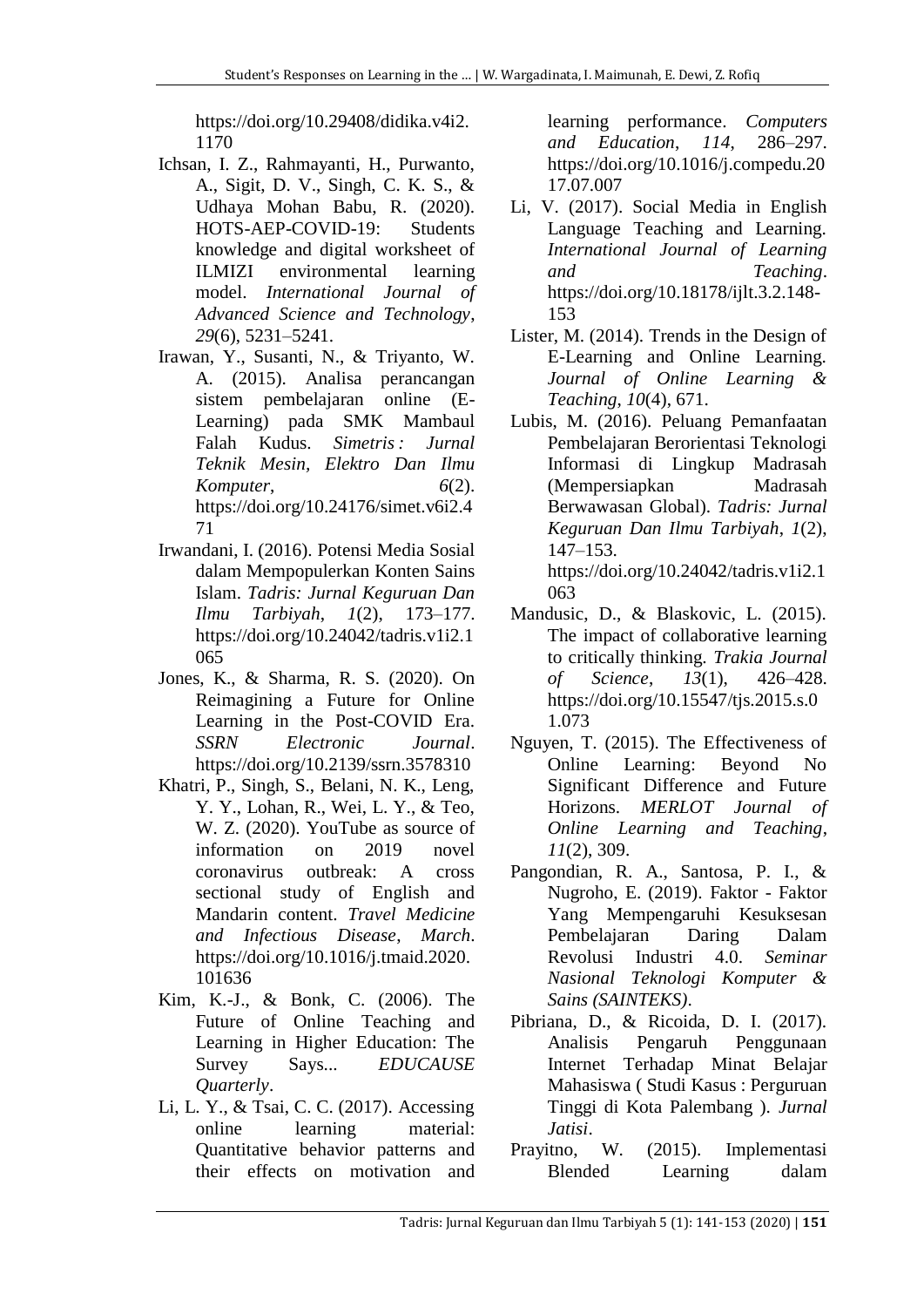Pembelajaran pada Pendidikan Dasar dan Menengah. *Artikel LPMP D.I. Yogyakarta*.

- Pusvyta Sari. (2015). Memotivasi belajar dengan menggunakan E-Learning. *Jurnal Ummul Quro*, *6*(2), 20.
- Putranti, N. (2013). Cara Membuat Media Pembelajaran Online Menggunakan Edmodo. *Jurnal Pendidikan Informatika Dan Sains*, *2*(2), 139.
- Putrawangsa, S., & Hasanah, U. (2018). Integrasi teknologi digital dalam pembelajaran di era industri 4.0. *Jurnal Tatsqif*, *16*(1), 42. https://doi.org/10.20414/jtq.v16i1.20 3
- Reinhardt, J. (2019). Social media in second and foreign language teaching and learning: Blogs, wikis, and social networking. *Language Teaching*, *52*(1), 1–39. https://doi.org/10.1017/S0261444818 000356
- Saekhow, J. (2015). Steps of Cooperative Learning on Social Networking by Integrating Instructional Design based on Constructivist Approach. *Procedia - Social and Behavioral Sciences*, *197*, 1740–1744. https://doi.org/10.1016/j.sbspro.2015 .07.230
- Schneider, S. L., & Council, M. L. (2020). Distance learning in the era of COVID-19. *Archives of Dermatological Research*, *April*. https://doi.org/10.1007/s00403-020- 02088-9
- Sintema, E. J. (2020). Effect of COVID-19 on the Performance of Grade 12 Students: Implications for STEM Education. *Eurasia Journal of Mathematics, Science and Technology Education*, *16*(7), 1–6. https://doi.org/10.29333/ejmste/7893
- Sohibun, S., & Ade, F. Y. (2017). Pengembangan Media Pembelajaran Berbasis Virtual Class Berbantuan Google Drive. *Tadris: Jurnal Keguruan Dan Ilmu Tarbiyah*, *2*(2), 121–129.

https://doi.org/10.24042/tadris.v2i2.2 177

- Suherdi. (n.d.). *Buku Pedoman Penyelenggaraan Pendidikan Profesi Guru Bahasa Inggris*. CELTICS Press.
- Susanto, H. (2006). Mengembangkan Kemampuan Self Regulation untuk Meningkatkan Keberhasilan Akademik Siswa. *Jurnal Pendidikan Penabur*.
- Suteja, B. R., Guritno, S., Wardoyo, R., & Ashari, A. (2011). Personalization sistem E-Learning berbasis ontologi. *MAKARA of Science Series*. https://doi.org/10.7454/mss.v14i2.73 8
- Suyanto, A. H. (2005). Mengenal E-Learning. In *Technology*. ANDI.
- UNESCO. (2020). COVID-19 Educational Disruption and Response. *Unesco.org*.
- Verawardina, U., Asnur, L., Lubis, A. L., Hendriyani, Y., Ramadhani, D., Dewi, I. P., Darni, R., Betri, T. J., Susanti, W., & Sriwahyuni, T. (2020). Reviewing online learning facing the Covid-19 outbreak. *Talent Development and Excellence*, *12*(3s), 385.
- Wahyudin, D., & Susilana, R. (2011). Inovasi Pendidikan Dan Pembelajaran. *Kurikulum Pembelajaran*.
- Wang, S., Kang, B., Ma, J., Zeng, X., Xiao, M., Guo, J., Cai, M., Yang, J., Li, Y., Meng, X., & Xu, B. (2020). A deep learning algorithm using CT images to screen for corona virus disease (COVID-19). *medRxiv*, *February*. https://doi.org/10.1101/2020.02.14.2 0023028
- Wani, H. A. (2013). The Relevance of E-Learning in Higher Education. *Jurnal Kajian Pendidikan*.
- Zimmerman, B. J. (2011). Motivational sources and outcomes of selfregulated learning and performance: Graduate Center of City University

**<sup>152</sup>** | Tadris: Jurnal Keguruan dan Ilmu Tarbiyah 5 (1): 141-153 (2020)